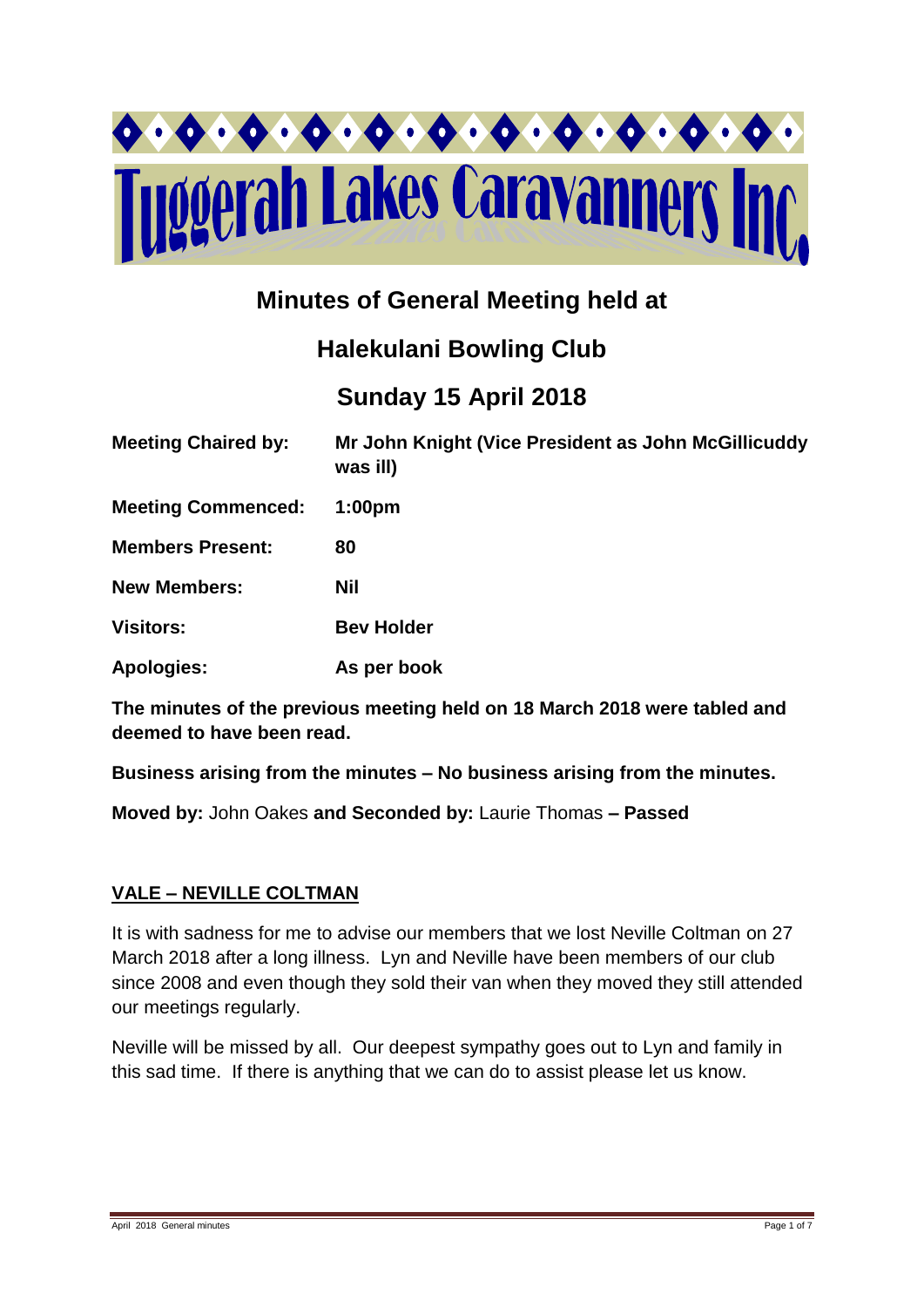| <b>Correspondence In:</b>  | Email from NSW Assn advising of the death of<br>Kevin Hill from Ballina Caravan Club                 |
|----------------------------|------------------------------------------------------------------------------------------------------|
|                            | Thank You card from Lyn Coltman                                                                      |
|                            | <b>Email from Narromine Rockwall Tourist Park</b><br>regarding new owners – more details will follow |
| <b>Correspondence Out:</b> | Nil                                                                                                  |

In the Go-RV magazine there was an article in relation to police inspecting RVs which is happening in Victoria. If anyone would like to have a look at the article I have copies.

John Knight was presented with his box of chocolates and minties that were not at the bingo night at Middle Rock.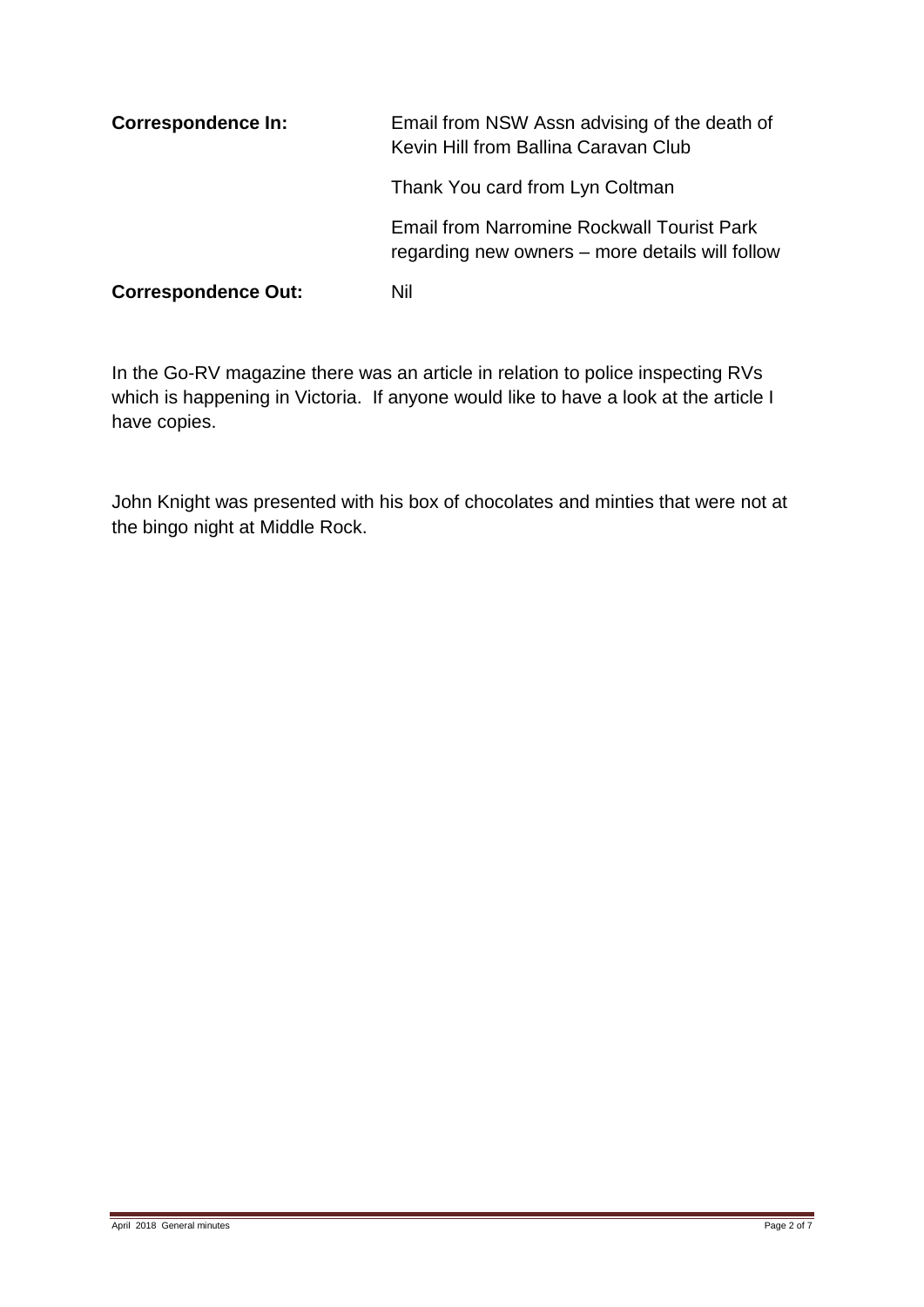## **Treasurer's Report**

# **BANK RECONCILIATION MONTHLY REPORT : MARCH 2018**

# **Carried Forward : Balance as at 28/2/2018 \$ 6,599.32**

| <b>INCOME - March 2018</b>                                              |                                      |                |
|-------------------------------------------------------------------------|--------------------------------------|----------------|
| Joining Fee                                                             |                                      |                |
| Annual subs                                                             | \$<br>920.00                         |                |
| <b>Club Raffles</b>                                                     | \$<br>217.20                         |                |
| "ICE" USB                                                               | \$<br>121.50                         |                |
| <b>TOTAL INCOME</b>                                                     | \$<br>1,258.70                       | \$<br>7,858.02 |
|                                                                         |                                      |                |
| <b>EXPENDITURE- March 2018</b>                                          |                                      |                |
| Raffle                                                                  | \$<br>100.00                         |                |
| Admin                                                                   | \$<br>100.74                         |                |
| Social (Middle Rock)                                                    | \$<br>632.40                         |                |
| Social (C'Mas in July - Hallidays)                                      | \$<br>500.00                         |                |
| Refund (annual subs. paid twice)                                        | \$<br>40.00                          |                |
|                                                                         |                                      |                |
| <b>TOTAL EXPENDITURE</b>                                                | \$<br>1,373.14                       |                |
|                                                                         |                                      |                |
| <b>Closing Balance</b>                                                  |                                      | \$<br>6,484.88 |
|                                                                         | <b>BANK STATEMENT RECONCILIATION</b> |                |
|                                                                         | <b>Balance 31.3.18</b>               | \$<br>7,064.88 |
|                                                                         | Less Unpresented cheques             | \$<br>580.00   |
|                                                                         |                                      | \$<br>6,484.88 |
|                                                                         |                                      |                |
| <b>List of Unpresented Cheques:</b><br>18349792 Desserts at Middle Rock | 540.00                               |                |
|                                                                         | \$                                   |                |
| 18349797 Refund fees (paid twice)                                       | \$<br>40.00                          |                |
|                                                                         | \$<br>580.00                         |                |
| Statement and Reconciliation prepared by                                |                                      |                |

**Moved by**: Lorraine Laney **Seconded by:** Brian Dunn that the treasurer's report be accepted – PASSED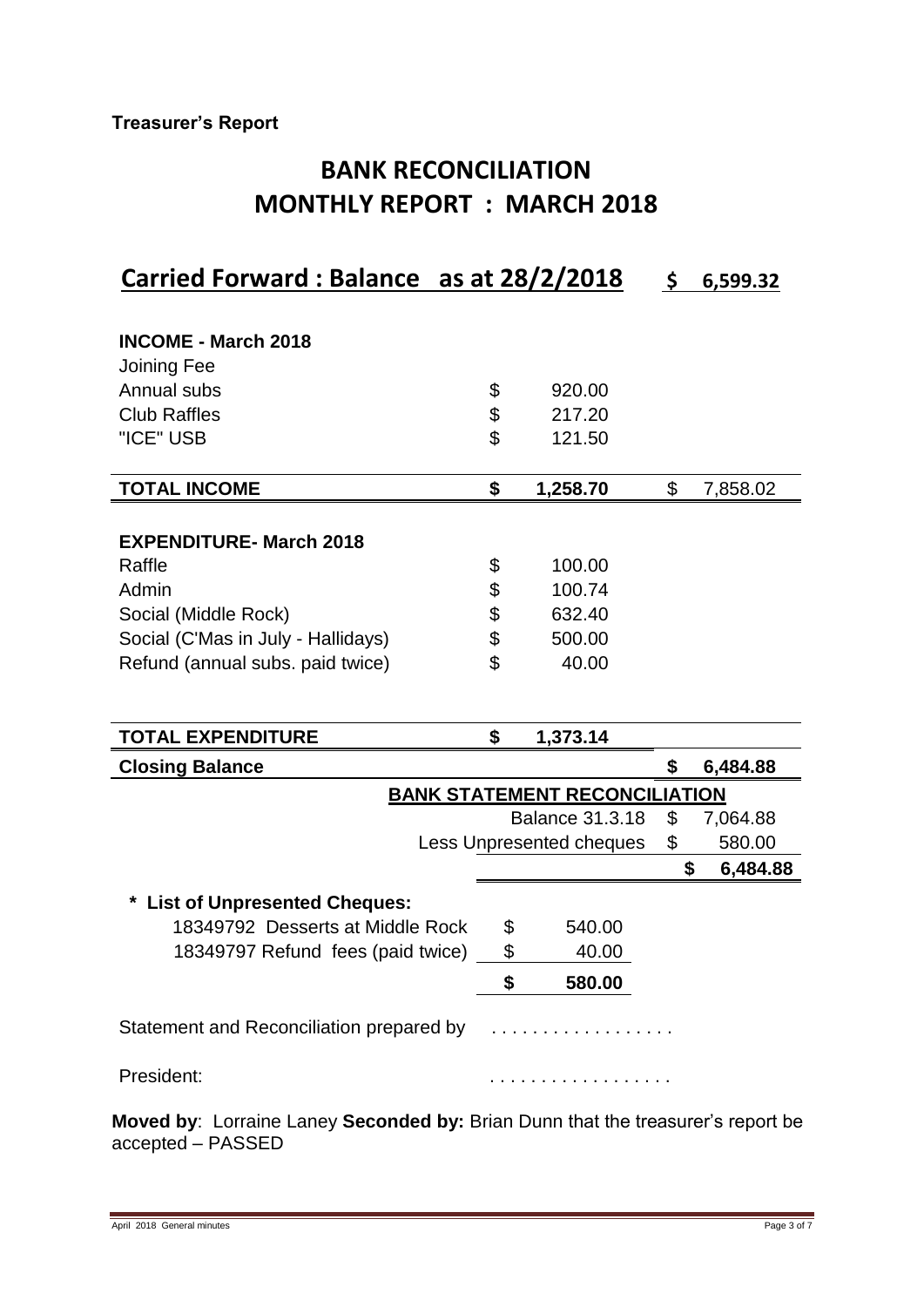## **Social Director's Report**

### **Middle Rock**

I recently received an email advising that sites No's 19-27 will not be available for our rally in 2019. They are the ones down the back, so please remove those sites from your maps. Same deal as this year, The Grey Nomad package 7 nights stay, one roast dinner, one full breakfast, a bingo night and a movie night at just \$200 per van. Members who are booking a cabin, the discount is at the winter or off peak rate and the deal is included in the rate, not an extra as it was this year.

### **Christmas in July**

Your committee has decided to cater a two (2) course Real Christmas dinner and the cost will be \$25 P/P. I have had quotes for catering and due to the distance the costs are over the top. Please pay Lorraine, and we would like payment by the June meeting at the latest as we need the numbers for catering. Happy Hallidays park managers Liz & Greg have offered to provide breakfast which will be Monday morning.

### **Del Rio for is just 3 weeks away**

Marilyn Kennedy has prepared a program for each of you who have booked, and Fay will give you a copy. The Hawkesbury has a lot of history and it would take much longer than a week to see it all. Bev has more to say about that event, thanks Bev.

#### **War Birds at Temora**

This is a big festival held every 3 years, caravan sites are very much in demand and are being booked quickly. The best spots are near the air field. If you are interested please make your booking through Ticketmaster on 136 100. To book to see the Temora museum call 6977 1088 to order your passes. This is a very popular event so book ASAP to secure your entry.

#### **Casino Beef Week 2019 – 18 – 28 May 2019**

I know it's a year away but I have received a lot of interest so, I have made a block booking at the Big 4 at Casino. If we have 25 vans we will receive 20 % discount = \$25 P/N pay 6 stay 7. The park has a lot to offer and the festival is very interesting, lots of places to visit around the area and many festival activities in the town. So keep those dates in mind. We will have a sheet on the board soon.

Does anyone have any questions?

Happy travels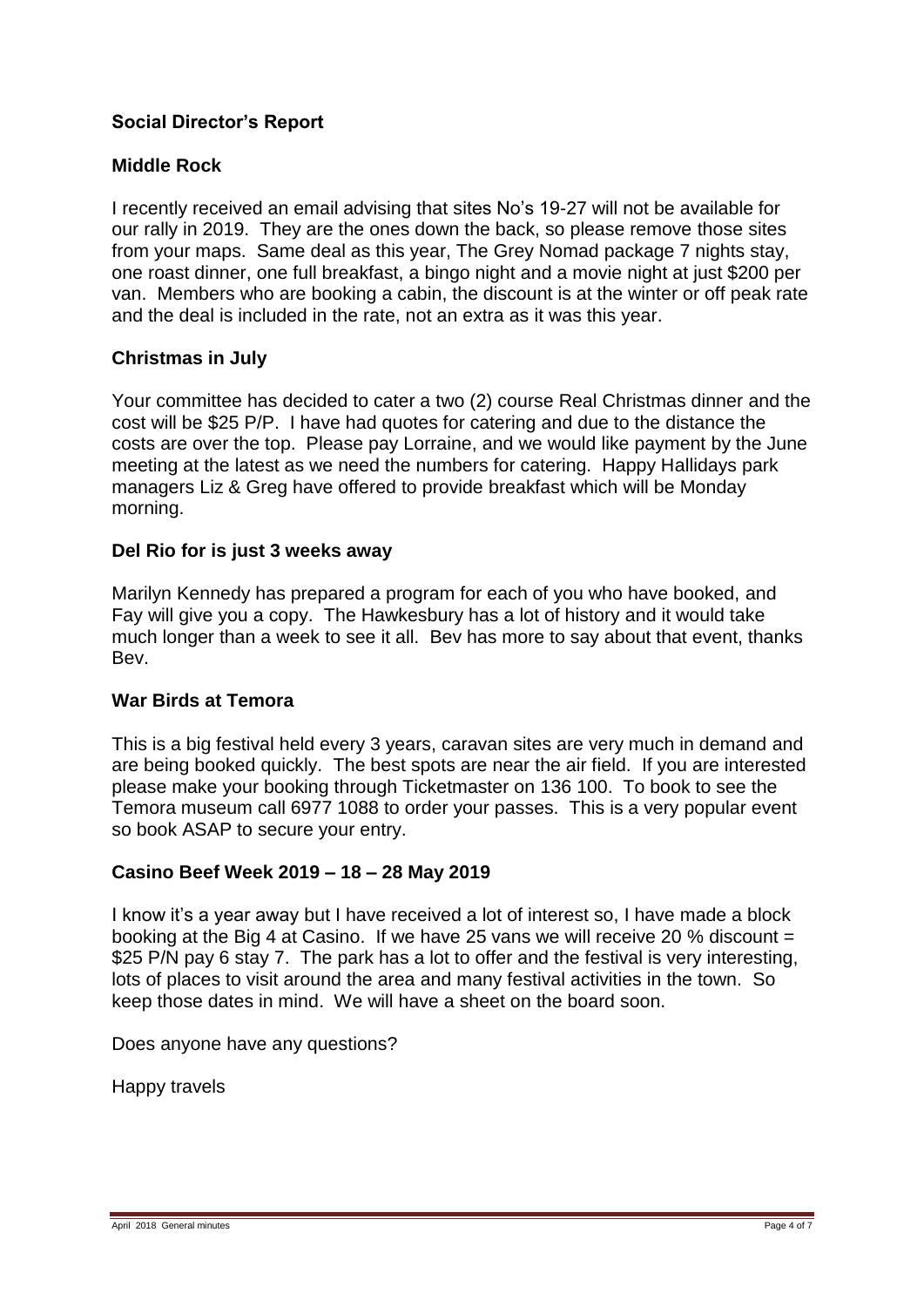## **Welfare Officer's Report**

Cheryl and Blue are away so I am filling in for her. Cheryl and Blue are cruising the Mediterranean and Greek islands and then onto Barcelona and Singapore. They move out of their house on May 25 which only gives them 6 days after they get back. They will be leaving their van at Norah Head until after 20 July and then they will head north for winter and visit a few friends in the warmer part of the world.

Cheryl has to go into hospital for an endoscopy in July so we hope all goes well for her and wish her a speedy recovery.

Helen Smyth has been in hospital for an operation about 3-4 weeks ago. Helen is going to see the specialist in a week or so and he will then advise if she has to have Chemo or not. We hope all goes well and if you need anything please let us know.

David Jones is going into hospital on 23 April to have a tumour on his kidney removed. We hope all goes well for him and wish him a speedy recovery.

John Holland has been in hospital again to have more fluid drained out. He is going to see a surgeon on Monday but they are not sure if an operation would help, so perhaps it's just a matter of going into hospital every so often to have fluid drained. John said that the best thing is he is waking up every morning.

Alan Smithers is recovering well after his back operation and is improving every day.

Fay Thomas stated that the number of members who turned up for Neville Coltman's funeral was great and Lyn was very grateful for all who attended.

## **Tour Director's Report**

Hi Everyone my name is Bev and I was the previous Tour Director. I'm standing in for Chrissy who couldn't be here today.

There are 5 trips on the boards this meeting with one being a new trip.

War Birds Down under at Temora October 12<sup>th</sup> & 13<sup>th</sup> – Information along with a trip sheet is on the board.

Del Rio Riverside Park 7 nights \$99 Sunday May  $6^{th}$  – Sunday 13<sup>th</sup>

10 sites have been reserved but I've noticed there are more than 10 names on the list. That's ok as I'm sure the park will accommodate all who wish to go, so add your name, ring the park and book in.

Christmas in July is at Happy Hallidays. This park has been a favourite for many years, and always welcomes us. The indoor heated pool has always been a great hit, and a large enclosed area that we usually take over. The deal for our members on this club rally is \$208.25 for 7 nights on a powered site, \$279.65 7 nights on an ensuite site, and \$625.75 7 nights in a family studio.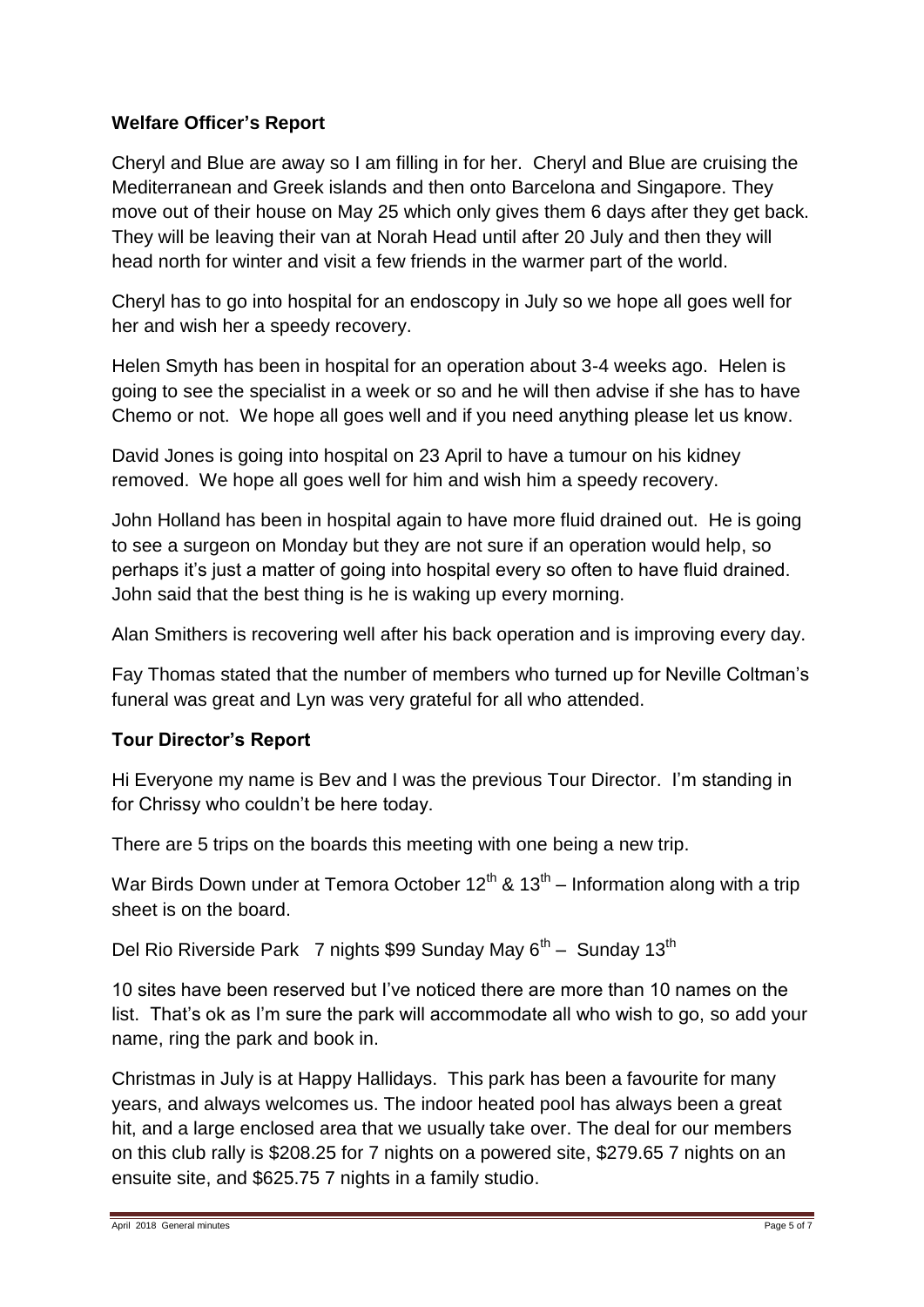Please be aware these prices are for 7 night stays. If you wish to stay longer or only stay a few days you need to negotiate the nightly rate with park management. Happy Hallidays requires your booking and deposit NOW to secure a site.

Melbourne Cup Club Rally is at The Paradise Tourist Park Tamworth. The park needs your booking and deposit NOW to secure your site. Dates are November 1<sup>st</sup> -8<sup>th</sup> (7 nights), ring 6766 3120.

Narrabeen Leisure Trip. There are 3 SHEETS for this trip up on the boards. I hoped I'd never be up here saying this again, Chrissy owes me big time. Here it goes If you wish to go to Narrabeen old members know the drill.

So for first timers & new members **DON'T RING THE PARK** Contact Des Cooper on 4393 3383. All the information is on the sheet.

Jersey Boys \$110 per person, please pay Marilyn McGillicuddy by the end of August.

Lunch on Monday 26<sup>th</sup> Nov at Manly 16 foot Sailing Club, also The International Cooking School Thursday 22<sup>nd</sup> 12 noon.

Please check which sheet you are putting your name on, otherwise you may miss out on the event you thought you were putting your name down for.

The Olesens are again putting a New Year's Eve party on at their property out at Martinsville. They are currently booking entertainment for the  $29<sup>th</sup>$  &  $30<sup>th</sup>$ . The main entertainment for New Year's Eve has been booked. Peter & Carole need numbers so they have an idea of their budget and what can be spent on entertainment, so if you think you will go, put your name on the sheet.

If you decide to go on a trip please remember to ring the Caravan Park and book in and leave a deposit if it's required. Put your name on the trip sheet, but remember to remove your name and cancel your booking if you can't go. This applies to all trips unless it's specified to contact the trip organizer.

The 50<sup>th</sup> Anniversary Caravan, Camping and Holiday Super Show is on at Rosehill Garden's Racecourse, April 24<sup>th</sup> – 29<sup>th</sup>.

Safe and happy travels. Regards Bev

Fay apologised for removing Boggabri Drovers from the newsletter. The reason she removed was that she thought that anyone who was interested in going would have booked already.